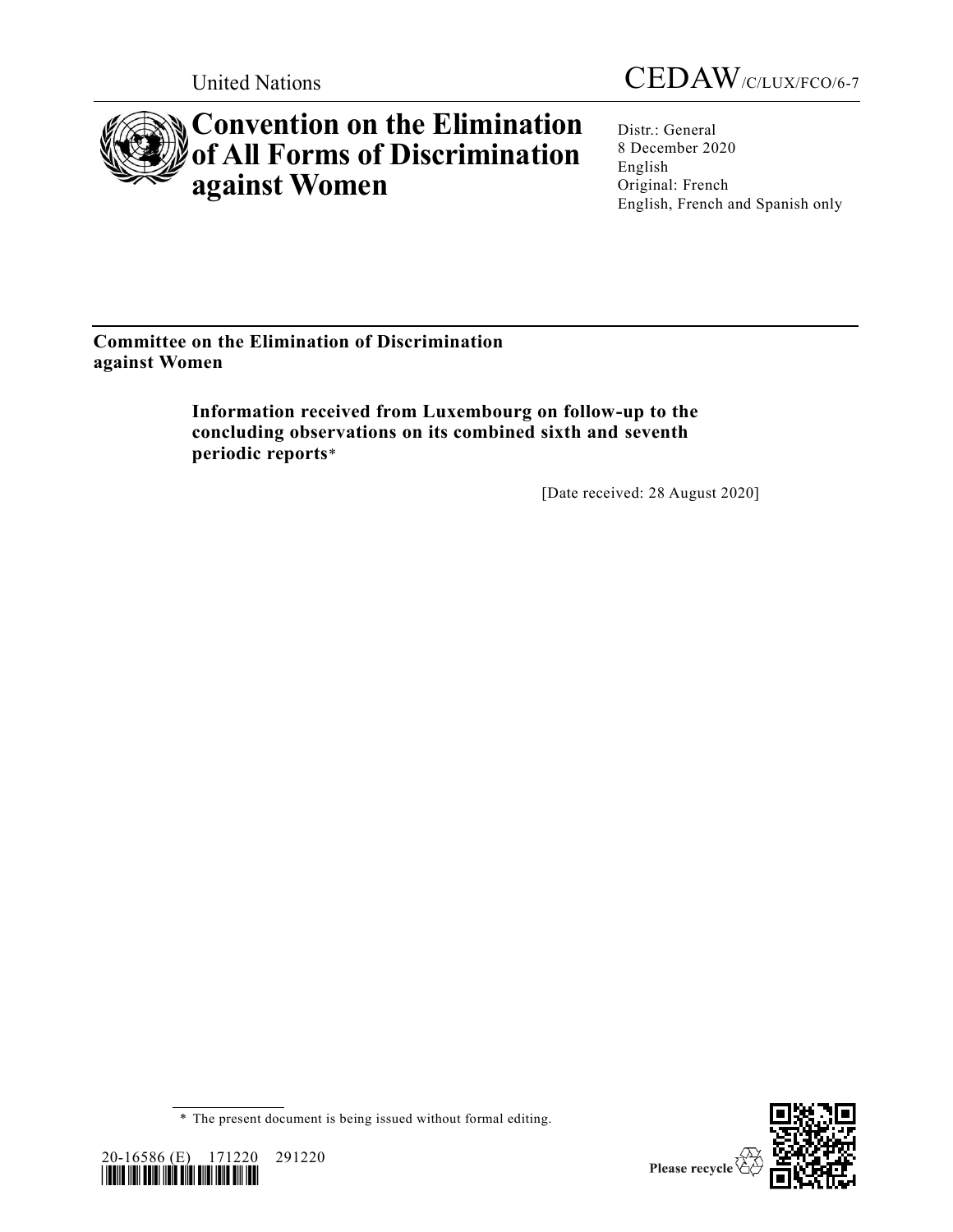### **Follow-up information relating to paragraph 14 of the concluding observations [\(CEDAW/C/LUX/CO/6-7\)](https://undocs.org/en/CEDAW/C/LUX/CO/6-7)**

1. Equality between women and men is a fundamental value of the European Union and is firmly established in the Constitution of Luxembourg.

2. Luxembourg has an independent ministry exclusively dedicated to gender equality and has made gender equality a political priority. All ministerial departments must comply with the principle of gender equality in the development of their policies, legal texts, programmes and action plans. The collection of statistics on gender equality is accordingly of crucial importance for State authorities.

3. Data collection by the Ministry of Equality between Women and Men is currently confined to statistical data on gender equality in domains such as domestic violence and the representation of women and men in political and economic decision-making.

4. Since this information is more of a compilation of administrative data, the Ministry has decided to set up, in stages, an equality observatory to professionalize the collection of data on gender equality and the production of statistics in different domains.

5. The aim of the equality observatory is to develop a database that will make it possible to measure equality between women and men in Luxembourg using indicators identified in key domains. Taking as its basis the domains cover ed by the Gender Equality Index of the European Institute for Gender Equality,  $\frac{1}{1}$  Luxembourg will start by collecting data on domestic violence in the country. Once that section has been established, work will begin on others such as employment and the bala nce between private and professional life, in order to create a tool for measuring progress towards the achievement of gender equality in Luxembourg.

6. The collection of these quantified gender equality indicators will eventually allow for better measurement of progress and will provide State authorities and politicians with a solid basis for setting their policy priorities.

#### **Follow-up information relating to paragraph 16 (a) of the concluding observations**

7. On 22 June 2018, the Government of Luxembourg adopted the first version of the country's national action plan (2018–2019) for the implementation of the United Nations Guiding Principles on Business and Human Rights. The implementation report based on the work programme was approved by the Government on 26 July 2019. In December 2019, the Government adopted the second version of the national action plan (2020–2022). A total of 20 specific lines of action are currently being carried out. Both versions of the national action plan are available on the website of the Office of the United Nations High Commissioner for Human Rights (OHCHR).

8. The two action plans were prepared during meetings of the working group on business and human rights, which meets every six weeks. Since its inception, the working group has taken a multi-stakeholder and multidisciplinary approach. The Ambassador-at-Large for Human Rights at the Ministry of Foreign and European Affairs convened and led this thematic working group, composed of representatives of the relevant ministries, private companies, private sector professional associations, national human rights institutions, trade unions, civil society and the University of Luxembourg. The aim was to bring together as much expertise and experience as possible from all stakeholders who might be interested or involved in a subject as multifaceted as the relationship between business and human rights. All agreed to

**\_\_\_\_\_\_\_\_\_\_\_\_\_\_\_\_\_\_**

<sup>1</sup> [https://eige.europa.eu/gender-equality-index.](https://eige.europa.eu/gender-equality-index)